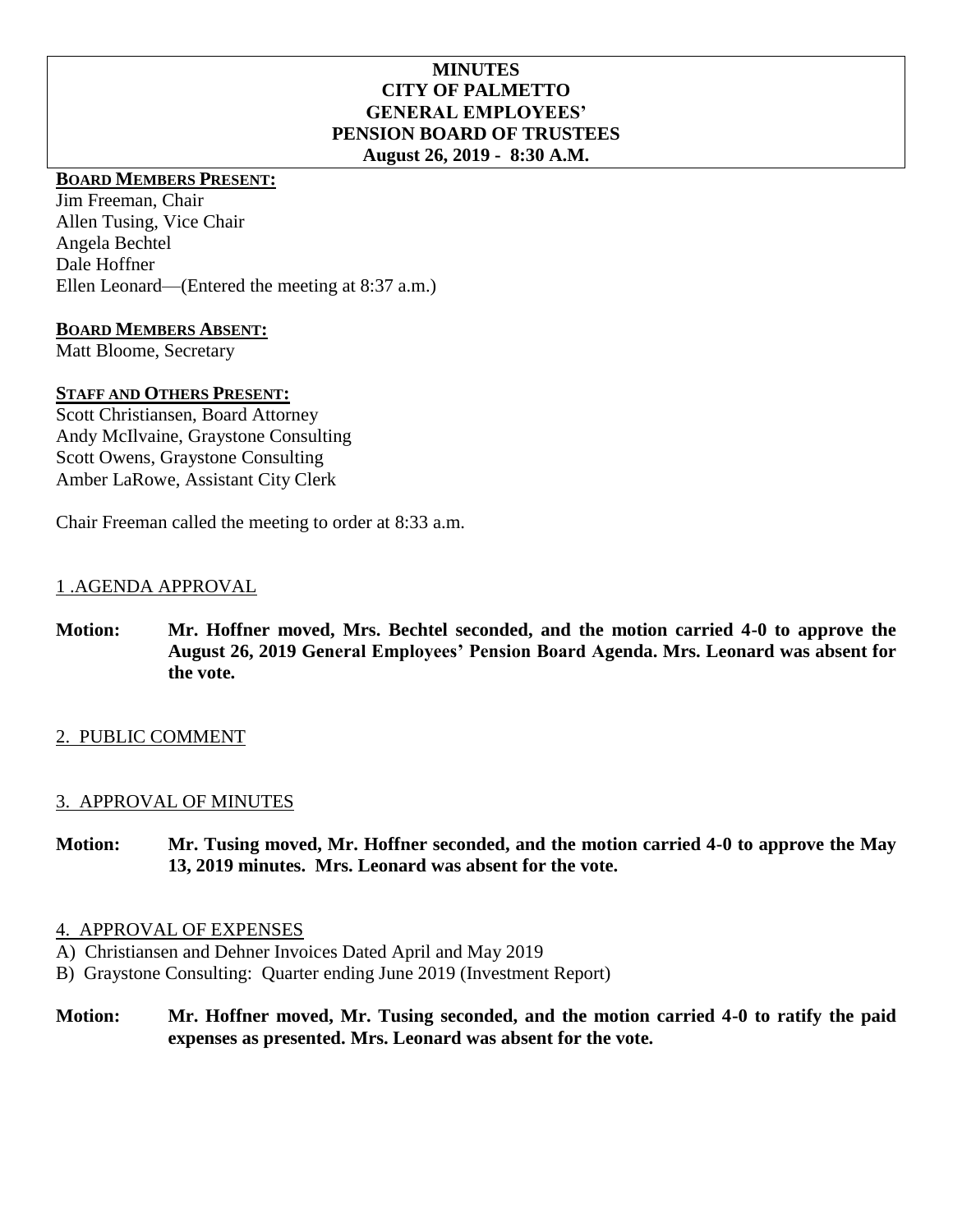General Employees' Pension Plan Board of Trustees August 26, 2019 Page 2 of 3

# 5. 2020 PENSION BOARD MEETING DATES

- February 24
- $\bullet$  May 25\*
- August 31
- November 30

All meetings will be at 8:30 a.m.

\*Attorney Christiansen's Office corrected the date from May  $25<sup>th</sup>$  to May 18, 2019.

# **Motion: Mrs. Bechtel moved, Mr. Tusing seconded, and the motion carried 5-0 to approve the 2020 Board Meeting Dates as presented.**

## 6. INVESTMENT REVIEW

Mr. McIlvaine presented the economic breakdown for the quarter.

Mr. Owens discussed the end of quarter investment review. The Portfolio was valued at \$15,049,171, a gain of \$444,525 net-of-fees since the last quarter. He then went on to discuss the individual performance of the managers for the Quarter. He discussed Madison and Fixed Income in general. Mr. Owens will search for another manager in the Fixed Income market to compliment Madison. Further discussion ensued on Madison and UBS' performance.

As of August 19<sup>th</sup> the Portfolio is over weighted and, if still over weighted when Mr. Owens returns to the office, he would like a motion from the Board to authorize him to bring the Portfolio back into compliance at 65 percent for Equity.

## **Motion: Mr. Freeman moved, Mr. Tusing seconded, and the motion carried 5-0 to allow Mr. Owens to rebalance the Equity in the Portfolio back to 65 percent (if necessary).**

Mr. Owens discussed the current fee analysis detail report and proposed fee analysis detail report as attached to the minutes. This discusses the fee for First State Trust Company and the Custody Fee as paid through Graystone Consulting. He is proposing to break First State Trust Company Custody Fee out of the total Graystone Consulting Fee, thereby lowering the weighted fee percent from 1.045 percent to 1.031 percent.

**Motion: Mr. Tusing moved, Mr. Hoffner seconded, and the motion carried 5-0 to approve the Proposed Fee as discussed by Mr. Owens regarding the Custody Fee for First State Trust Company with the appropriate review by the Pension Board Attorney and property documents prepared to begin the new fiscal year 10/1/2019.**

Mr. Owens will prepare a new fee addendum and give to the Attorney as well as Mrs. LaRowe.

## 7. BENEFITS DISBURSEMENT APPROVAL

- A. DROP PARTICIPANT
	- None